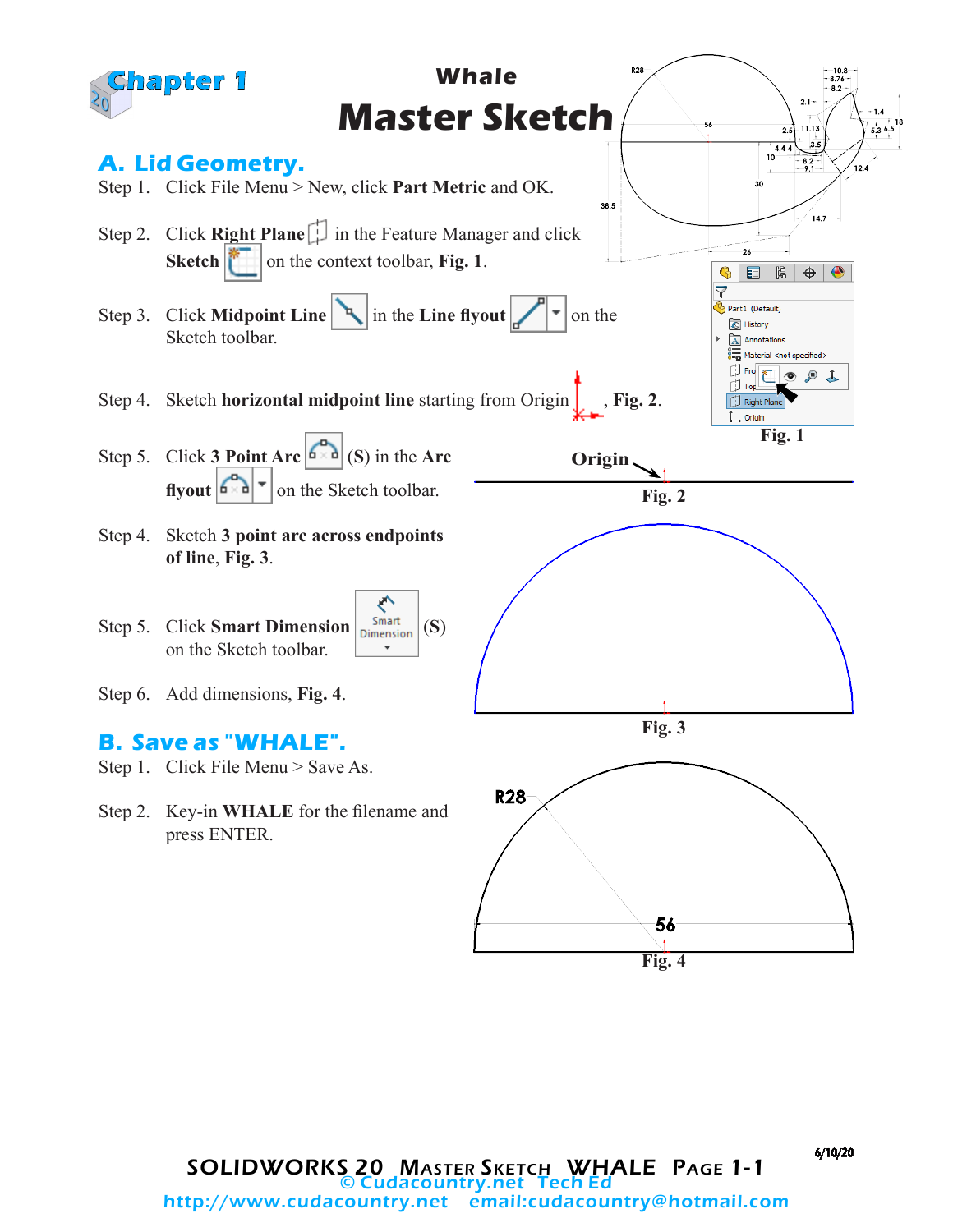

SOLIDWORKS 20 Master Sketch WHALE Page 1-2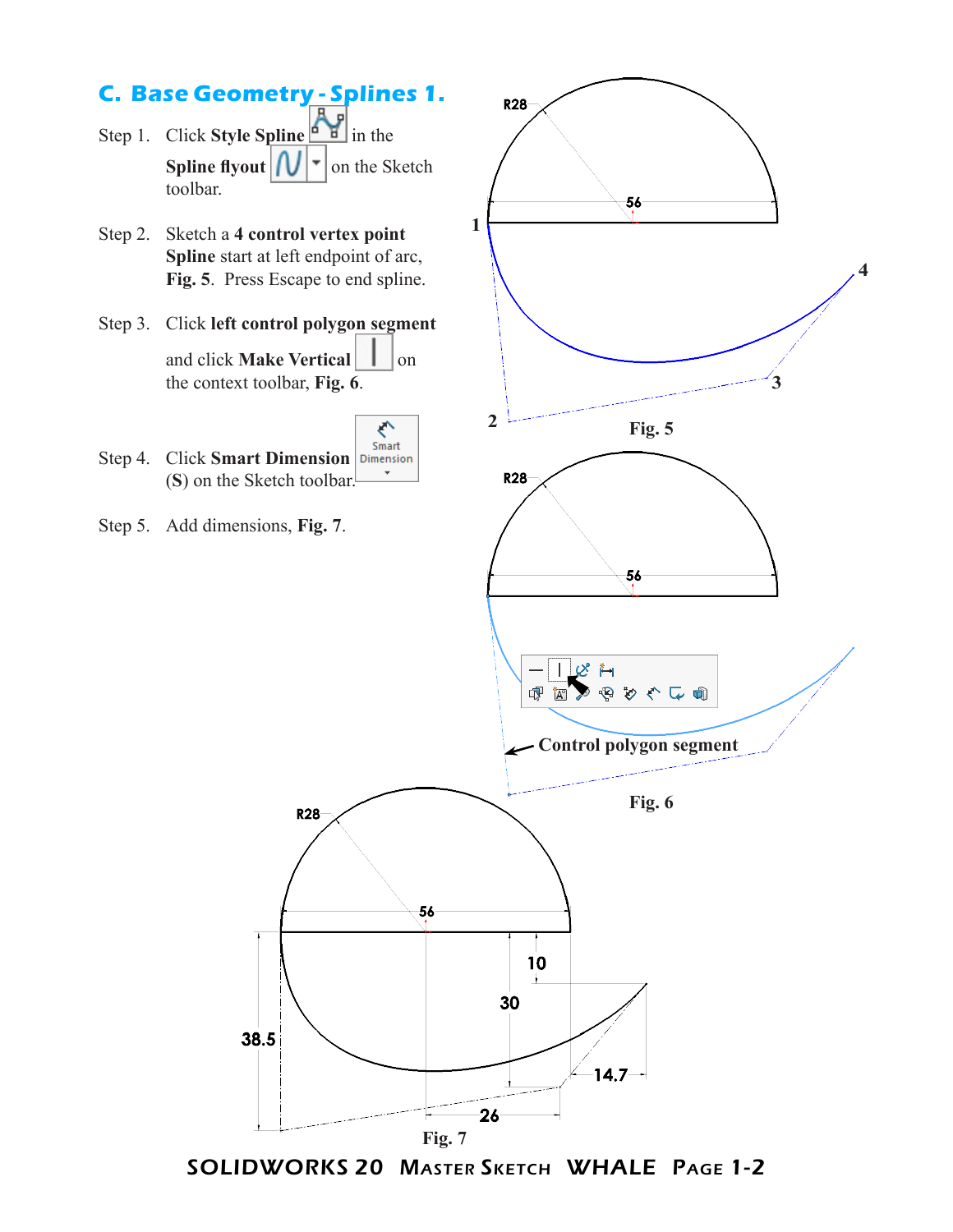

SOLIDWORKS 20 Master Sketch WHALE Page 1-3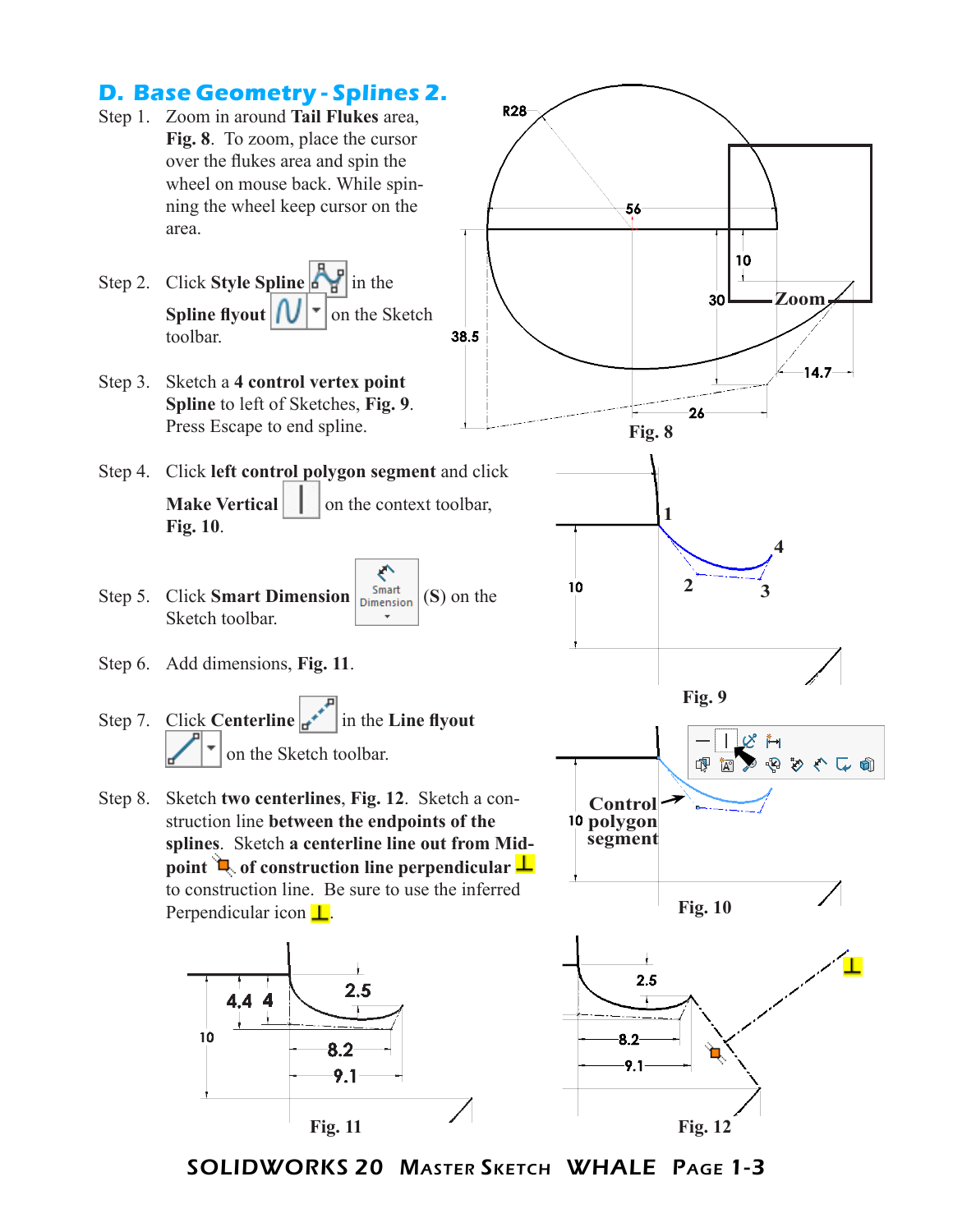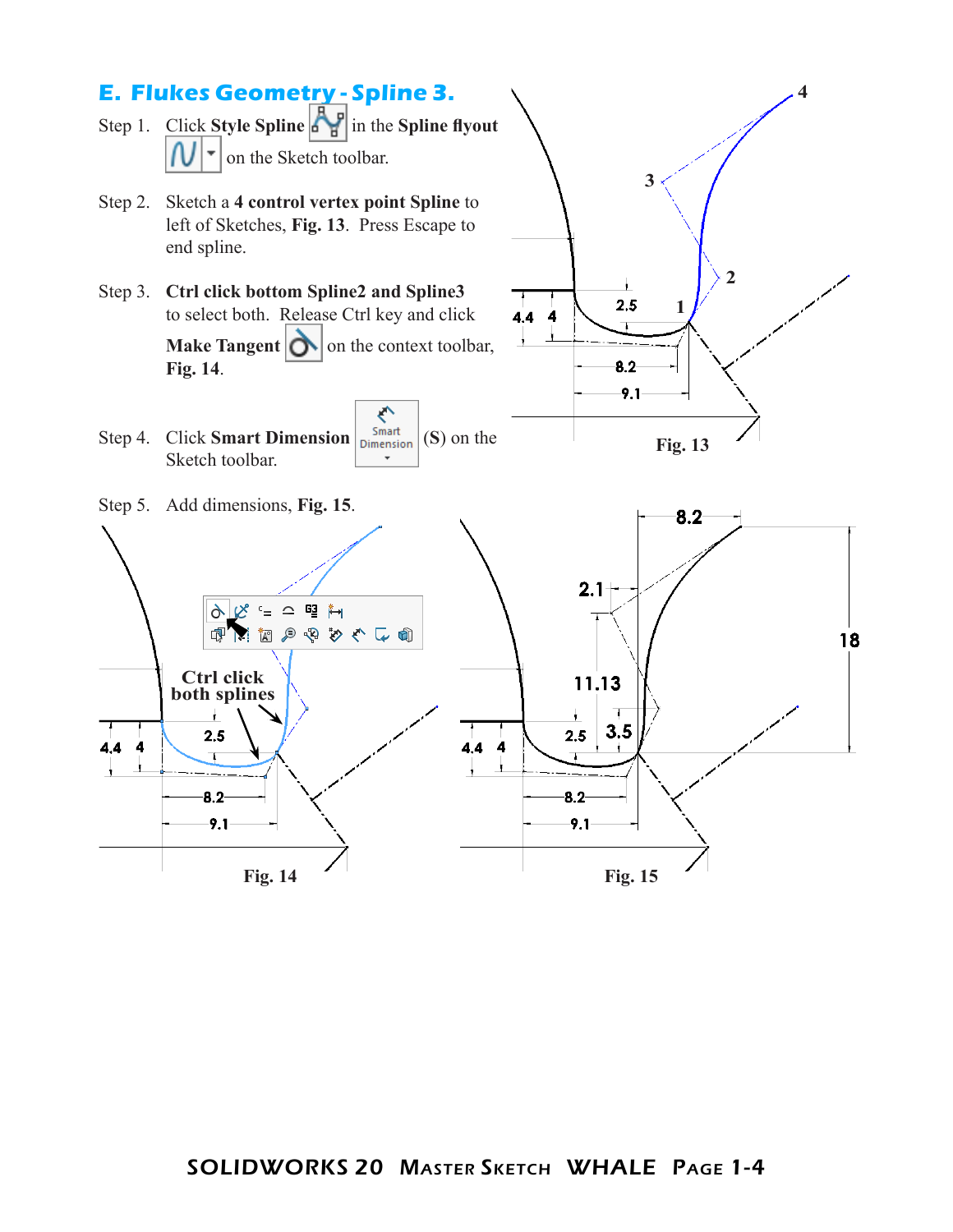## **F. Flukes Geometry - Spline 4.**



- Step 2. Sketch a **5 control vertex point Spline** starting from endpoint of Spline3, **Fig. 16**. Press Escape to end spline.
- Step 3. **Ctrl click Spline** 3 **control polygon segment at right endpoint and Spline** 4 **control polygon segment at top endpoint** to select both. Release Ctrl key and click **Make Collinear**  $\mathbf{z}^*$  on the context toolbar, **Fig. 17**.



ぐ Step 4. Click **Smart Dimension**  $\begin{bmatrix}$  Smart (S) on the Sketch toolbar.

Step 5. Add dimensions, **Fig. 18**.



SOLIDWORKS 20 Master Sketch WHALE Page 1-5